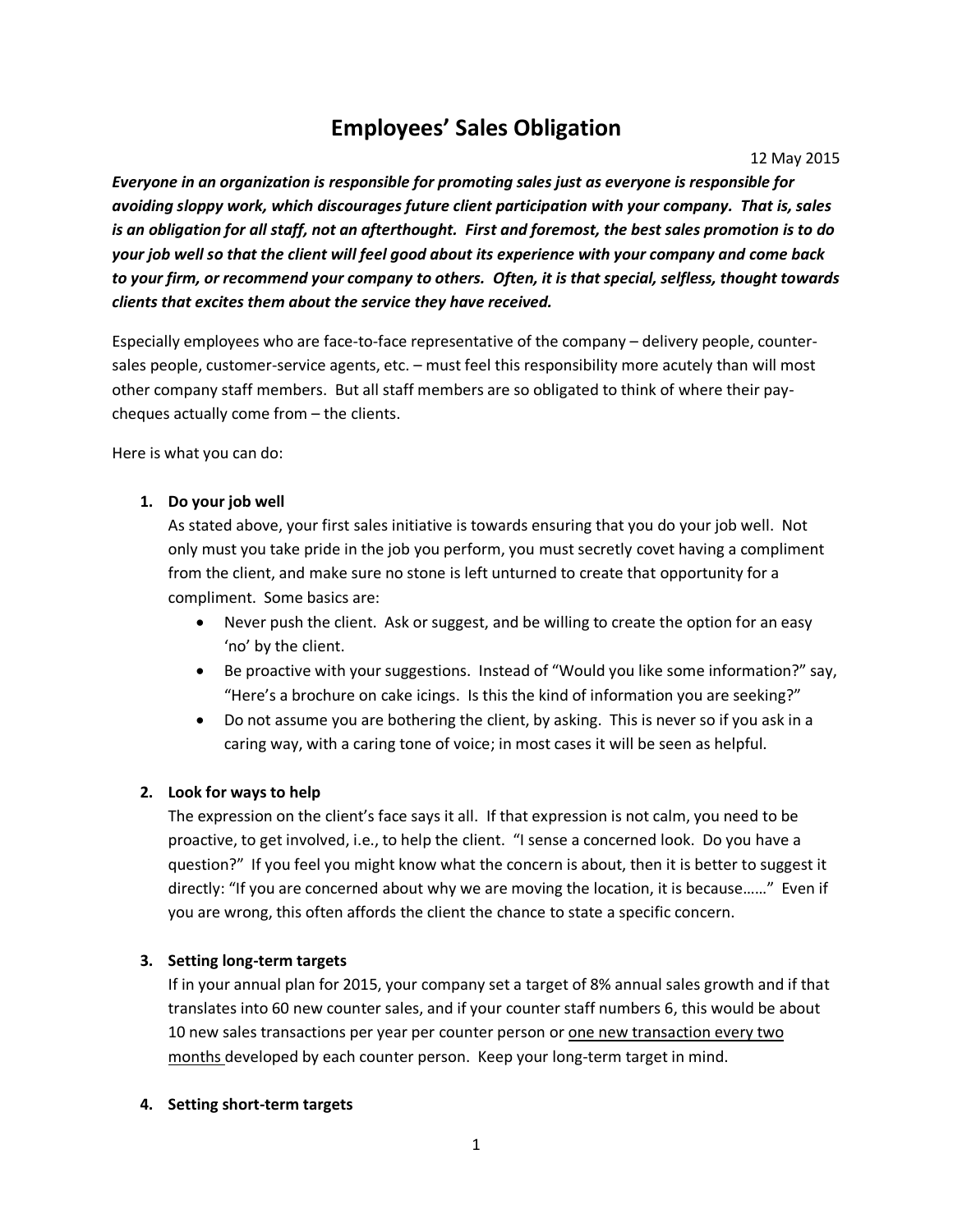What can I, as a counter person, do to encourage sales, without coming across as a hard-nosed sales person? You must close the loop. Closing the loop means having concrete action regarding the next step for the client. That is, you must explain the follow-on service or product to each client. Enquire if they want such follow-on service or product, from which you would elicit a response of:

- $\circ$  "Not at all" thank you, we appreciate your business here
- $\circ$  "Yes, now" then introduce them to the person from the follow-on area of your company directly or via an email
- o "Not now, but perhaps later" then set a specific date for later. "Can I have Diana, my associate, contact you two months from now, namely about October 31?"
- o "Not sure" set a specific date within 30 days "Diana to check on whether this product might appeals to you or not."
- To ensure the loop is closed we recommend that a 'close-the-loop' enquiry sheet with the 4 options above be filled out at each transaction event by each front-line worker.
- Have data available. The lead hand must ensure, before the client-interaction event that all sales and support printed material is on hand in the right place and in the right quantity – regardless of to whom that responsibility otherwise, lies.
- Statistics must be kept based on these 4 quotations above for each front-line worker.
- The short-term house-keeping target must be set by each lead hand. For example, the target might be that 90% of all sales interactions will have the close-the-loop form completed. Or it might be that each front-line worker's success rate would be measured. For example, in 2014 of the 120 close-the-loop forms filled in by staff this past year, 100 of them had specific follow-up action and of those, 10 turned into subsequent sales, ensuring that this front-line worker met the target (10 stated above).

## **5. Fulfill your company obligations**

Since each lead hand reports to someone, that superior must continually monitor the lead hand's target set by the method above.

## **6. The sales obligations of other company staff members**

Other staff members who are less directly connected to sales opportunities can take small sales initiatives as well by being proactive about asking questions of prospects or clients

- o Set a target of 2 client contacts per week, in one form or another. (If you don't have a reason for contacting a client, make one up – a clever one, of course.) Ask for help from other staff, if you need it.
- o Belong to the community as a company representative.

Each superior should enquire of, or have a record of, the actual staff contacts of clients, or prospects, made by each reporting person each week.

Now just watch your sales figures increase!